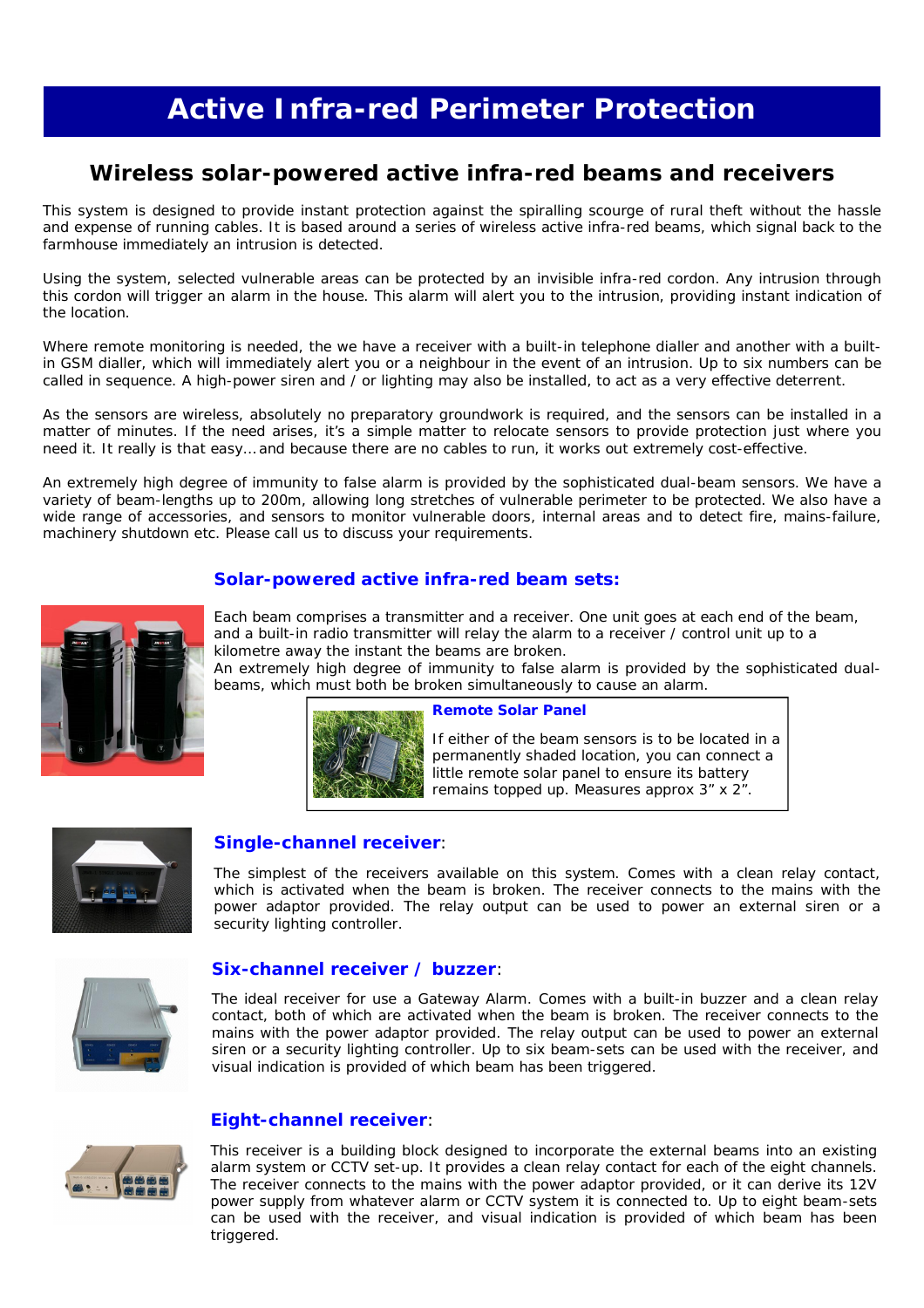

# **Eight-channel receiver / dialler**:

This receiver features a built-in landline telephone dialler, which will call up to six numbers when the system is triggered. It comes with a mains adaptor and is armed and disarmed with a remote control keyfob, from up to a kilometre away. Up to eight beam-sets can be used with the receiver, and visual indication is provided of which beam has been triggered.



# **Eight-channel receiver / GSM dialler**:

This receiver features a built-in GSM telephone dialler, which will call up to six numbers when the system is triggered. It has built-in sim card (Vodafone sim provided as standard, but can be used on any network) and will perform text messages and / or voice calls to provide instant remote monitoring. No landline is required, and the receiver can be powered by a 12V battery if no mains supply is available. It comes with a mains adaptor and is armed and disarmed with a remote control keyfob, from up to a kilometre away. Up to eight beam-sets can be used with the receiver, and visual indication is provided of which beam has been triggered. (Phone not provided)

#### **Complete system with landline dialler**:

With a beam-length of 40m, this is ideal for gateways and driveways, and the fact that it has a built-in auto-dialler makes it an incredibly economical way of setting up a remote monitoring system for your property. When it's triggered, the sensor will send a signal to the receiver in the house up to a kilometre away. This receiver has a built-in dialler that will call up to six numbers. It can also be used to switch on external lighting and sound a siren. Up to eight beam sets can be used on the system. It is armed and disarmed with the keyfob provided. All-in-all, a very useful piece of kit at a fabulous price.



#### **4-beam perimeter protection system with dialler**:

A comprehensive perimeter protection system comprising four 60m beam-sets and an 8-channel receiver with a built-in dialler. The external beams are completely weatherproof and wireless, with a built-in battery and a small solar panel on top which keeps the battery fully charged, even in our unreliable climate. They have been designed to function perfectly for a month with no sunlight.

The receiver can be located up to a kilometre from the sensors (although buildings and other obstructions will reduce this to some extent). It has a dialler that will dial up to six numbers when triggered. It is armed and disarmed with a remote keyfob (supplied).



# **Single-beam system with GSM dialler**:

A 40m dual beam combined with our state-of-the-art 8-channel receiver / GSM dialler to provide perimeter protection and remote monitoring where no landline is available. It will send text messages and / or voice calls to up to six telephone numbers when triggered. Perfect for remote applications and construction sites. Up to seven additional dual beams may be added to the system.

It is armed and disarmed with a remote keyfob (supplied).



#### **Accessories**:

A variety of accessories is available including: Internal PIR sensor / transmitter Internal door contact / transmitter Wireless smoke alarm / transmitter Laser-pen for aligning beams Solar-powered external siren Solar-powered Repeater (adds 1km to transmitting range) Remote control keyfob



**Note:** Although the packaged systems above have been quoted with specific beam lengths, these can be tailored to suit your requirements, using our range of active infra-red beams from 20m - 200m. Just give us a call on 01573 440761, describe your application and we'll put a system together for you.